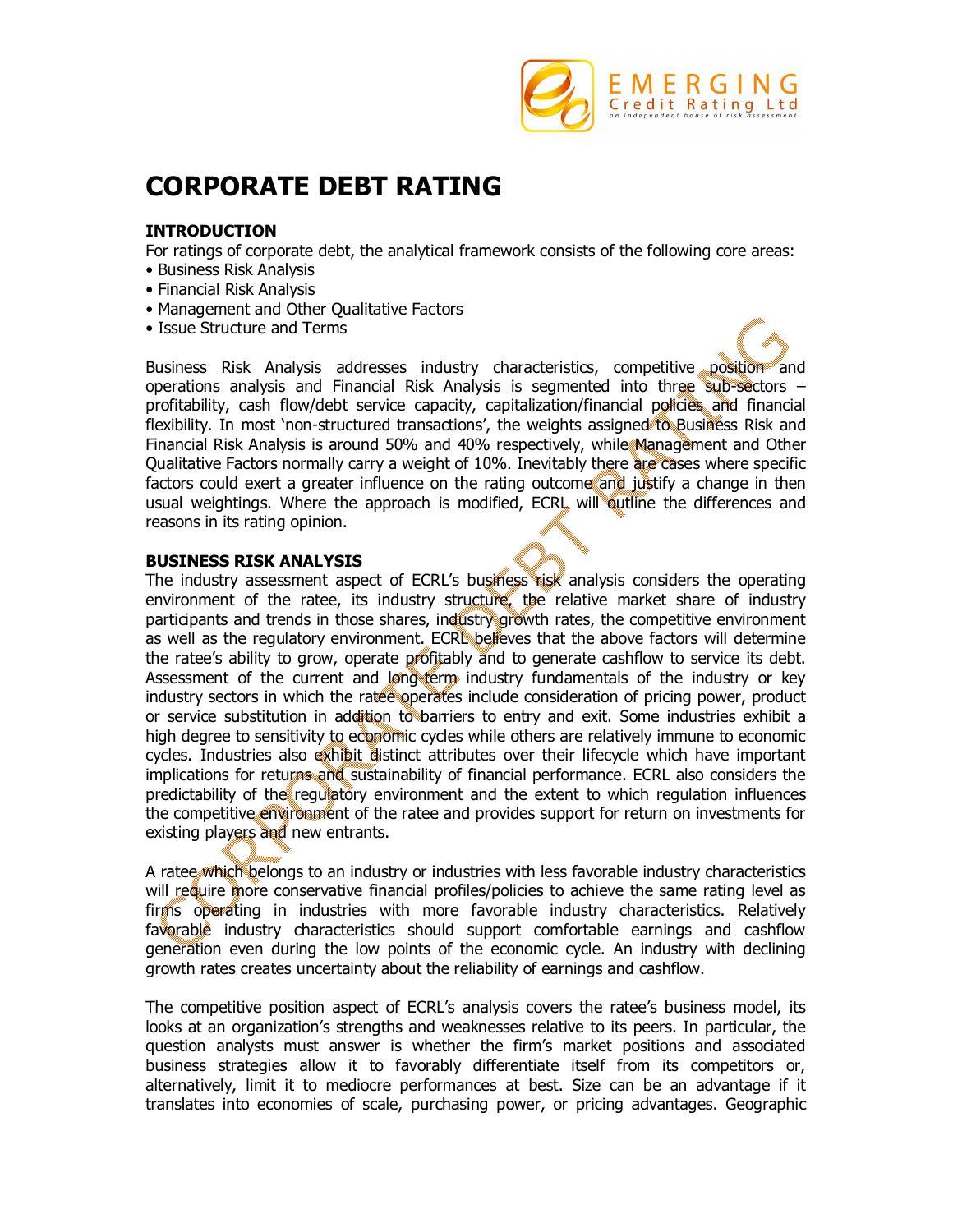

diversity is usually viewed positively in that it may promote a balance between slower and higher growth markets and lessen the impact of downturns in a certain market. Similarly, a ratee with diversified operations, by virtue of its breadth and scope of operations, would be less impacted by weaker results from any single segment of its business mix.

Net operating margin is the universal measure of performance on which firms in the same industry can be compared. It relates profits before interest expense and taxes to sales revenue. Some caution needs to be exercised in utilizing this measure to compare firms in different industries, segment information should be obtained to enable net operating margins to be calculated for each part of the business, thus enabling more meaningful peer comparisons to be made.

#### **OPERATIONS ANALYSIS**

This aspect of ECRL's analysis looks at the company's operational efficiency. The rating factors that are covered here will differ according to the industry, but the objective of the analysis is to assess the ratee's operational efficiency and effectiveness, and corresponding implications for cost efficiency, profitability and relative competitive position. A manufacturer could have a more favorable cost structure compared to its peers on the basis of manufacturing efficiency, which may or may not have anything to do with size. The age of plant and equipment in use, together with the quality of systems and processes, will often be the more telling explanation for differences in performance. Similarly, for companies operating in service industries, performance differentials are typically associated with the quality and execution of business strategies. Size is a less important consideration. Ongoing cost improvements are often critical to sustaining and maintaining margins in competitive environments in which real price increases are difficult to achieve. The ability of the ratee to roll out a competitive offering in a timely and efficient manner, ahead of its rivals, has an important bearing on the strength of its business position and its growth potential. ECRL also considers operational initiatives that are currently employed by the rate to improve productivity, cost structure competitiveness, quality, order fulfillment and service standards.

#### **FINANCIAL RISK ANALYSIS**

ECRL considers the ratee's operational profitability, typically over a five-year period to assess the volatility of operating margins and its record of earnings generation. This allows us to incorporate the impact of cyclical demand on earnings and to be able to rate through the cycle as far as possible. Isolated from other credit considerations, ratees that are able to demonstrate consistent earnings generation are likely to warrant higher ratings. These ratees also tend to have better access to capital, more financial flexibility and resources to make capital investments. High revenue volatility through cycles and narrow profit margins will result in periods of low returns on assets. Because our ratings are forward looking, determination of the main drivers underpinning revenue and operating margin trends are fundamental to our assessment of the sustainability of the ratee's earnings generation and its ability to withstand downturns in its business environment. Return measures which relate profits to assets, permanent capital or equity provide an indication of a ratee's ability to generate sufficient return to enable continuous access to equity and debt funding. Return on assets is computed both before and after taxes and measures the productivity of all assets. Return on permanent capital is a slightly narrower measure which relates profits to the "permanent" funding providing by debt and equity capital, principally excluding trade financing and other current liabilities. Return on equity is the narrowest of the return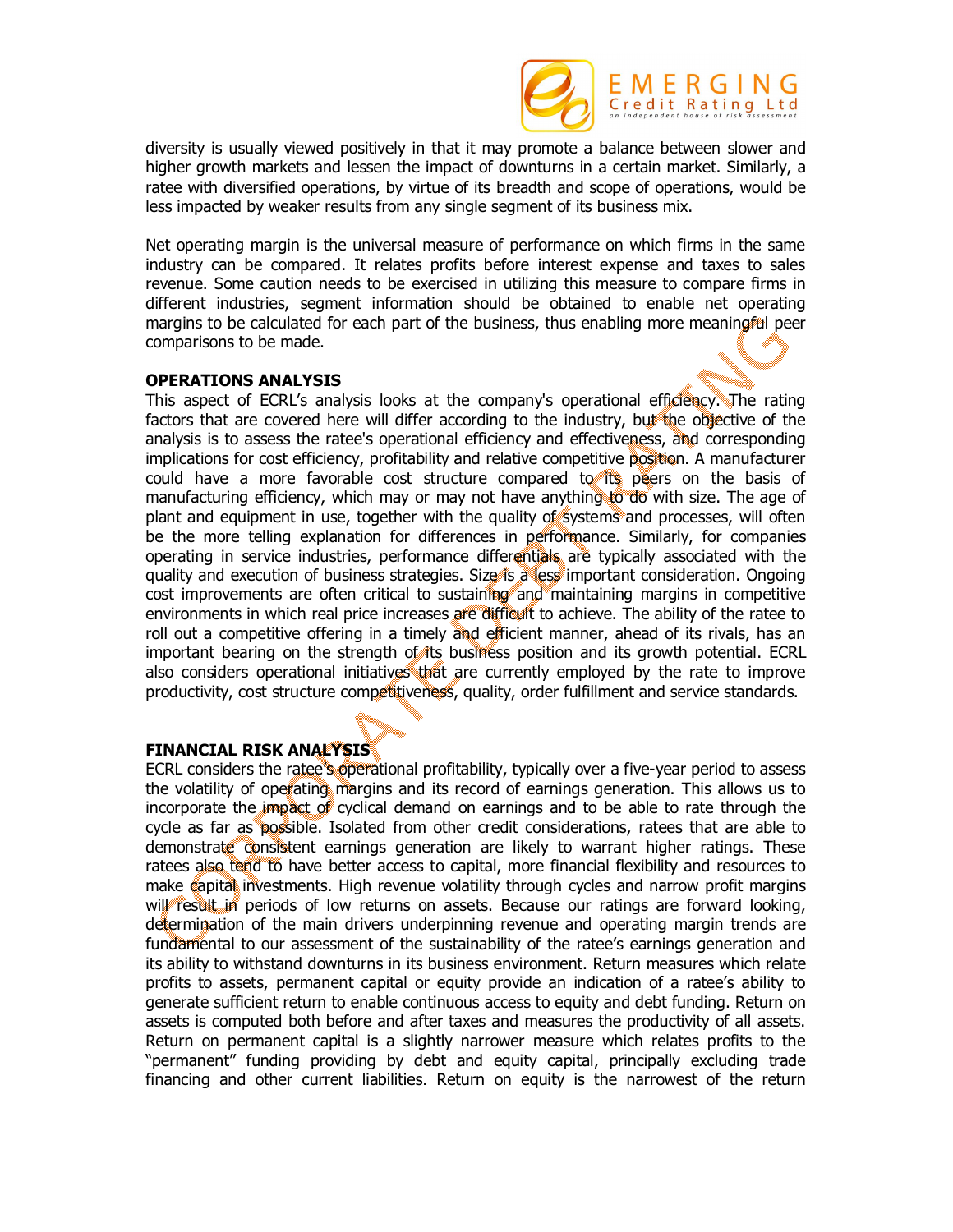

computations and the outcome of the calculation is influenced by the capital structure of the ratee.

ECRL believes that shareholder friendly financial policies often act as a constraint on improvements in credit measures and balance sheet strength over time. To assess the ratee's retention of earnings and internal capital formation, ECRL looks at its dividend payout ratio and the retained earnings ratio. The dividend payout ratio considers the portion of earnings paid out as dividends on common stock. A high dividend payout ratio usually translates into reduced ability to internally fund its working capital and capital investment requirements. The retained earnings ratio indicates the extent to which profits reinvested in the business (i.e. retained earnings) have contributed to the funding of the company's assets since inception.

The trend of the ratio is analysed. A rising ratio usually indicates increasing reliance on internally generated funds to fund asset growth. Rapid asset growth through acquisitions and/or organic growth could pressure the ratee's credit quality, as will active share repurchase programs. ECRL will also consider the related issue of the ratee's willingness to issue equity to improve its capital structure where the issue of ability does not arise.

The interest coverage ratio measures the number of times operating profit before interest and taxes covers gross interest expense. By gross interest expense we are referring to interest before subtracting interest income and capitalized interest. Variations in results among companies in the same industry can be attributable either to differences in profitability or to levels of interest expense. Interest coverage is a useful measure for drawing credit quality distinctions among companies in all different industries.

#### Cash Flow Generating Ability/Debt Servicing Capacity

These are closely related, as cash flow is the principal source of repayment for debt obligations issued by corporations. Cash flow can either be from operating or from nonoperating sources. Cash flow from operations (CFO) is typically defined as pretax profit adjusted for items not involving movement of funds, principally depreciation, amortization and other non-cash items, excluding interest and after movements in working capital. Nonoperating cash flows are normally derived from sales of long term assets, which may include property or equipment, parts of or entire business units, or investments in affiliates. Normally these are not considered as recurring sources of funds, but it should be recognized that many long-established firms have numerous non-core assets which could be sold to raise cash.

Annual cash inflows (sources) from operating and non-operating activities are compared with annual cash outflows (uses), both on historic and projected bases. This is called the Cash Flow Match, and indicates the extent to which the organization has been reliant on external funds in the past and is likely to be so in the future.

Cash outflows considered include capital expenditures, long-term investments, dividends on common and preferred stocks, interest expense, and working capital changes. This last item may actually be either a use of cash or a source of cash and is defined as the year to year change in current assets minus current liabilities, excluding changes in cash and equivalents and short term debt. The reason these two items are excluded from consideration in this calculation is that they are products, rather than causes, of operating and non-operating transactions. A company's historical record of cash flow surpluses or deficits must be judged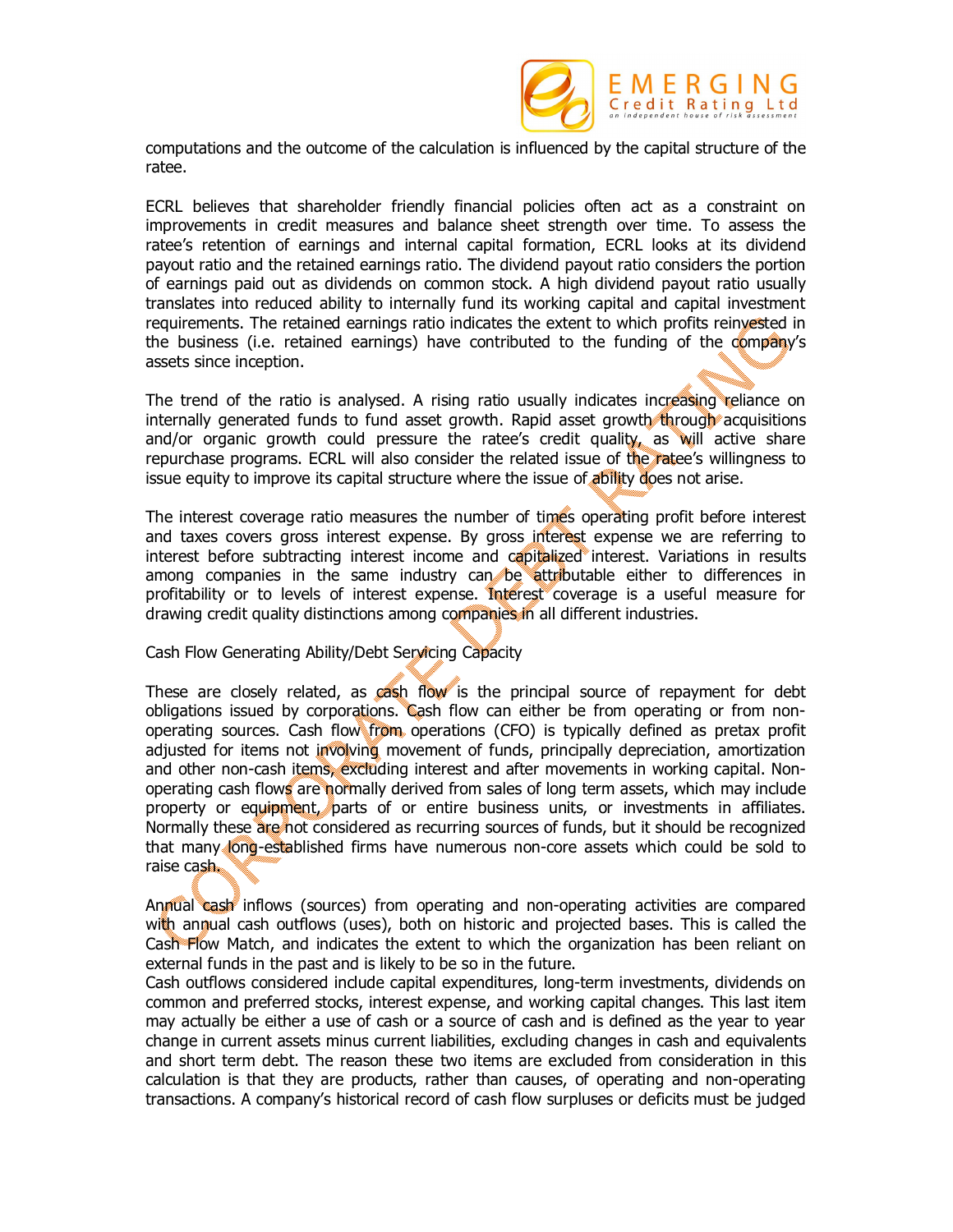

in terms of the reasons for the performance. Cash surpluses are of little comfort if they result from the company spending inadequate amounts on maintaining the competitiveness of its plant and equipment.

Cash deficits are of much greater concern if they stem from high dividend pay outs or working capital changes unrelated to the development of the business than from capital investments in a new or expanded production facility. Ideally, a firm will borrow to finance an expansion or an acquisition, and then will almost immediately be in a position to begin paying off the debt out of cash flow. This does happen, but rarely.

Often, firms' cash flow surpluses or deficits are heavily influenced by business cycles, unplanned working capital changes, and opportunistic transactions. Thus, in gauging the reasonableness of a company's cash flow forecasts we need to understand the underlying assumptions, how these relate to what the company has previously accomplished as well as to the outlook for the industry and the overall economy and then gauge their reasonableness. We may then decide to stress certain aspects of the cash flows to test the effects of the changed assumptions on the overall surplus or deficit. For example, a 6-12 month delay in completion of a major new production facility will negatively affect projected operation margins, since presumably the new facility will be more efficient than existing production units and interest expense and borrowing levels will be higher as well. Analysts should remember that when revenues are stressed, variable costs should usually be reduced as well. In scoring Cash Flow Generating Ability/Debt Servicing Capacity, analysts should remember that good scores shouldn't automatically be given to those firms whose forecasts, even when stressed, indicate a future cash flow surplus. The cash flow surplus needs to be considered in terms of the debt interest and principal it needs to service and to the competitive health of the business if the surplus is, in fact, used to reduce debt rather than reinvested. Besides the Cash Flow Match, we use for other ratios to support our opinion; these include CFO Interest Coverage, CFO Debt Coverage, CFO Capital Expenditure (Capex), and Capex/Depreciation. ECRL believes that the use of CFO and related CFO ratios to assess the cash flow generating ability and debt servicing capacity of a ratee is generally more meaningful than earnings before interest, tax, depreciation and amortisation, (EBITDA) as the latter is not sensitive to working capital deterioration. ECRL considers CFO interest coverage as well as CFO debt coverage and free cash flow. The CFO Interest Coverage ratio is a variation on the Operating Profit Interest Coverage ratio considered under Profitability. For CFO coverage, we are essentially assuming that amounts attributable to depreciation and amortization are available to service interest payments. In principal, it is typically available for this purpose, but at least with respect to depreciation we normally assume that amounts at least equal to depreciation will have to be reinvested in property, plant, and equipment to enable the firm to remain competitive. The CFO Debt Coverage ratio compares funds from operation to the overall level of debt outstanding. In theory, the ratio indicates how long it would take for one year's CFO (either that of the past year, the most recent 12 months, or projected years) to repay all short and long term debts. As with CFO, the debt level chosen for use can be either the most recent balance sheet date, pro forma for a new issue, or projected.

Capex/Depreciation is a way to quickly judge whether a firm is replacing its aging property, plant and equipment, with new facilities. A ratio of less than 100% would certainly be a red flag, but it is best to compare this ratio against an industry peer group to develop a proper idea about required spending levels.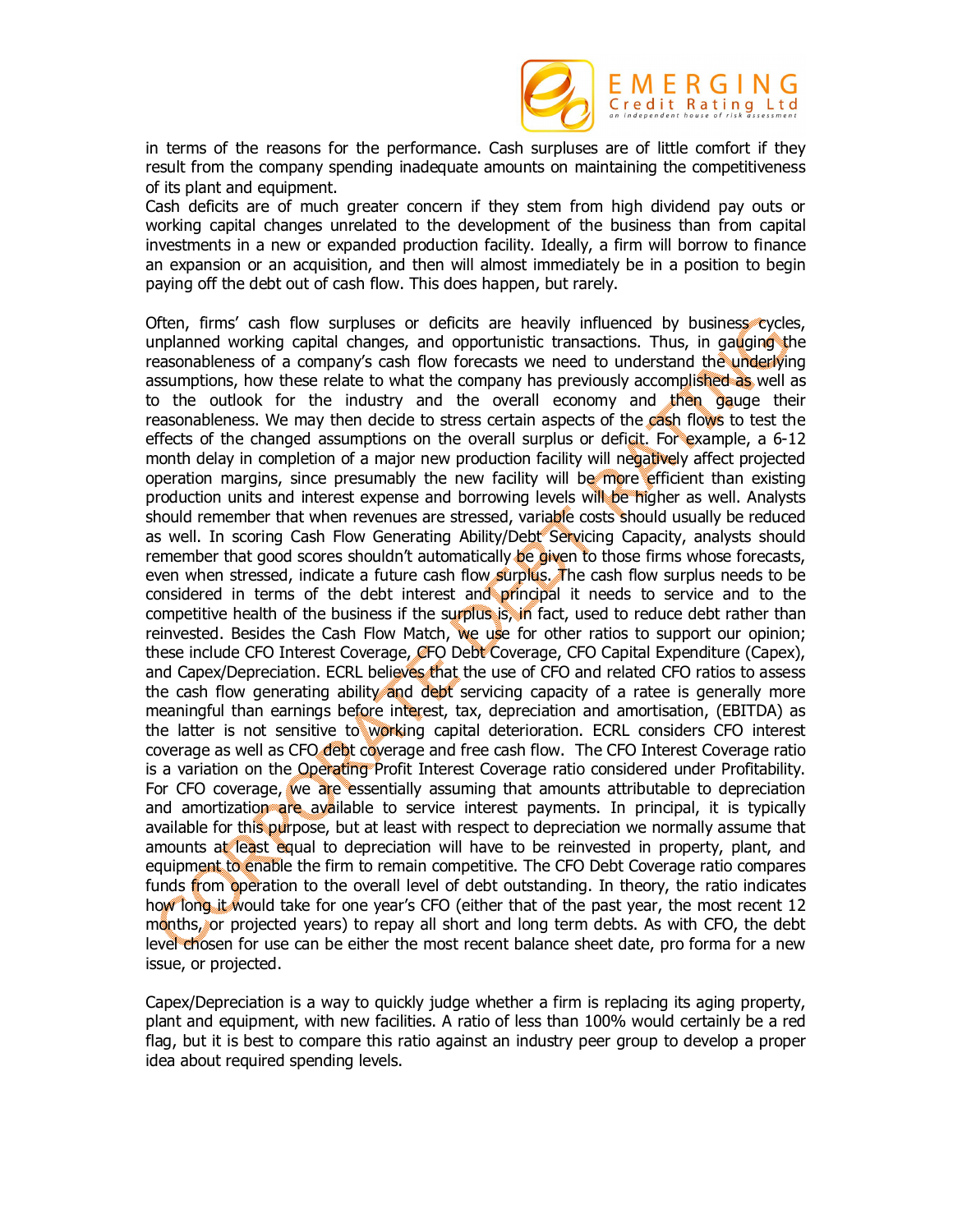

Ratios well in excess of a peer group also need to be investigated, as one explanation could be that the firm is using longer depreciation lives than its peers. Such a practice would produce artificially inflated profits and might necessitate an asset write down at some point.

Capital Structure/Financial Flexibility

A firm's Capitalization and Financial Policies are often indicative of its risk orientation. The extent to which a firm decides to finance its operations with debt rather than equity will influence the analyst's rating recommendation. Analysts should recognize, however, that very low financial leverage isn't necessarily the most appropriate strategy. After all, equity financing is usually more expensive than debt financing, and so a balance between the two forms of financing is reasonable.

Thus, analysts should seek to understand the basis of a firm's financial policies and its capital structure before drawing conclusions in this section of the credit analysis. It should be noted that it is not unusual to find company management that have not thought through their financial policies very thoroughly. Rather, they rely on "rules of thumb", what bankers tell them is appropriate, or what they think rating agencies or lenders expect of them. Several ratios are normally computed to enable the analyst to measure debt leverage. The universal standard leverage measure is Total

Debt/Equity, which considers all on balance sheet debt obligations, including such shortterm liabilities as bank overdrafts, relative to equity. Equity comprises shareholders' funds and minority interest. Looking at leverage on a prospective basis, warrant conversions cannot be assumed, considering the inherent volatility of stock markets which may prevent the warrants from ever getting into the money. If a major shareholder provides an irrevocable commitment to exercise its portion of the warrants, the ability of the shareholder to fulfill the promise must be considered.

The Total Debt/Equity calculation can be segmented into Long-Term Debt/Equity and Short-Term Debt/Equity components. While short term debt does expose a company to refinancing risk, its use within reasonable limits is justified by cost and asset-matching considerations. The equity used in the above-mentioned ratios is book equity (i.e. the equity values reported on the balance sheet). A useful variation is to consider the market value of equity and to compute the Total Debt/Equity ratio using Market Values. To the extent that the market value is well above book value, then there is a higher probability that the company will be able and willing to sell additional equity if needed. Of course, the further in the future the firm projects an equity sale, the less reliable can the plan be considered due to the inherent volatility of the stock market. A final leverage ratio computed is Total Liabilities/Total Capital, which is wider than Total Debt/Equity in that it considers trade credit and other liabilities, in addition to debt, as funding sources. Equity values reported on corporate balance sheet are not always comparable. Asset revaluations relating to acquisitions or other transactions can increase a firm's capital to nearly true market values, while another firm's reported capital can reflect much lower asset valuations. Also, goodwill can sometimes represent a sizable portion of equity. While it is worthwhile making such an observation, the acid test of whether goodwill has value is the firm's ability to earn a return on that investment. We thus have to take another look at our Return calculations (discussed under Profitability) to gauge whether reasonable returns can be earned. If they cannot, then asset write downs (which probably will include goodwill), will likely occur at some point in the future.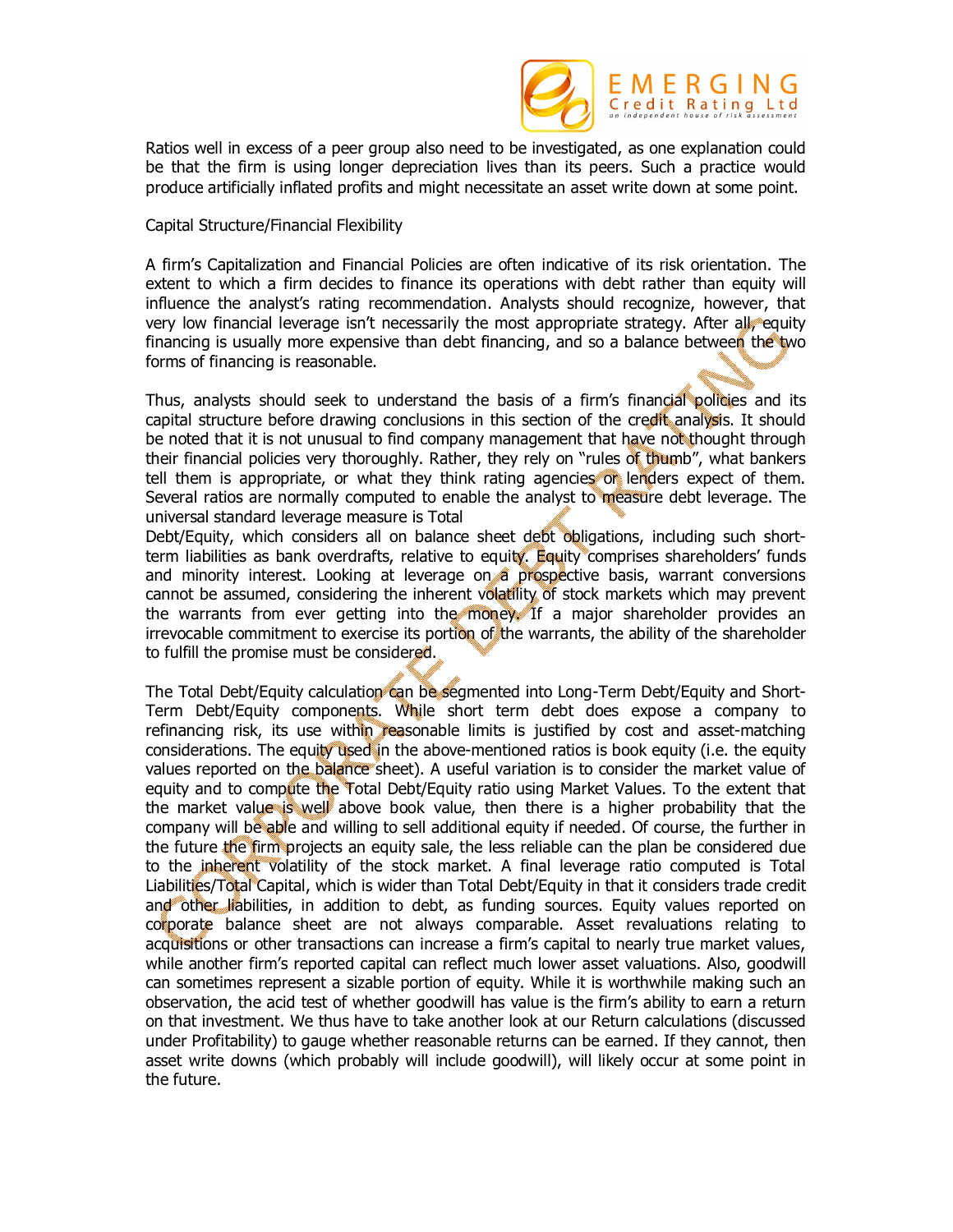

In addition to the ratios discussed, ECRL considers a firm's debt maturity profiles in its analysis of the ratee's liquidity position. Bullet maturities indicate that the debt may have to be refinanced at maturity, with new debt or other forms of external capital. Lack of progress in securing financing for significant upcoming debt maturities would be a concern, Ratees that are demonstrating weak operating trends are particularly vulnerable to high refinancing risk during periods of tight market liquidity and adverse investor sentiment. Financial Flexibility principally incorporates the available liquidity in the form of unrestricted cash reserves and liquid investments as well as access to alternate financial sources. Potential constraints on financial flexibility, such as legal claims or potential environmental liabilities, would also be considered in this section. A number of ratios are used to evaluate a firm's liquidity.

Traditional favorites include the Cash Ratio (cash and equivalents/current liabilities), the Quick Assets Ratio (cash and equivalents plus trade receivables/current liabilities), and the Current Ratio (current assets/current liabilities). On the other hand, large amounts of cash and other liquid securities do not usually make economic sense for a firm to permanently carry, since returns on them are low. Seasonal flows may temporarily boost cash balances, but analysts should not be misled and assume that they are a permanent fixture. Similarly, large cash balances can also result from asset sales or financing activities where proceeds have not yet been disbursed. Working Capital/Total Assets is a potentially useful indicator if comparisons can be drawn against a sufficient number of peer companies. Also, if the company being rated has shown a declining trend over a period of time, then a red flag should be raised. Finally, it can be instructive to compile "turnover" ratios for the asset categories of receivables and inventory, to gauge the level of funds tied up in these activities, and for the liability category of trade payables, to see whether the firm is stretching out or speeding up payments to its suppliers. Important information can be learned by tracking turnover rates over time and relative to key competitors. Also, in assessing the reasonableness of a firm's projected Cash Flow Match, analysts should pay attention to whether management has appropriately recognized growth in required working capital along with growth in revenues. Computation of the turnover ratios can help make this assessment. The availability for potential sale of discrete assets whose marketability and value can be reasonably established may be considered as additional liquidity support.

Some positive consideration may also be given to unencumbered assets available for pledge to secure further funding.

In addition to internally generated liquidity, most companies arrange alternative financing to protect against contingencies and to take advantage of opportunities. These usually take the form of bank facilities of various types. To the extent the firm pays commitment fees or other forms of compensation to the bank for these facilities, they may be considered favorably. However, it should be recognized that most bank facilities contain "material adverse change" language which releases the bank from any obligation to lend if the company experiences a significant business reversal. Trade financing lines do not really provide liquidity against contingencies because their use requires presentation of documents related to a specific transaction.

They cannot just be used for general corporate purposes. Potential legal liabilities or environmental claims can cause a cloud of uncertainty to form over a company, raising its cost of capital or even precluding its ability to raise capital at economic rates. Analysts should, therefore, be aware of potential legal and other issues by reading relevant financial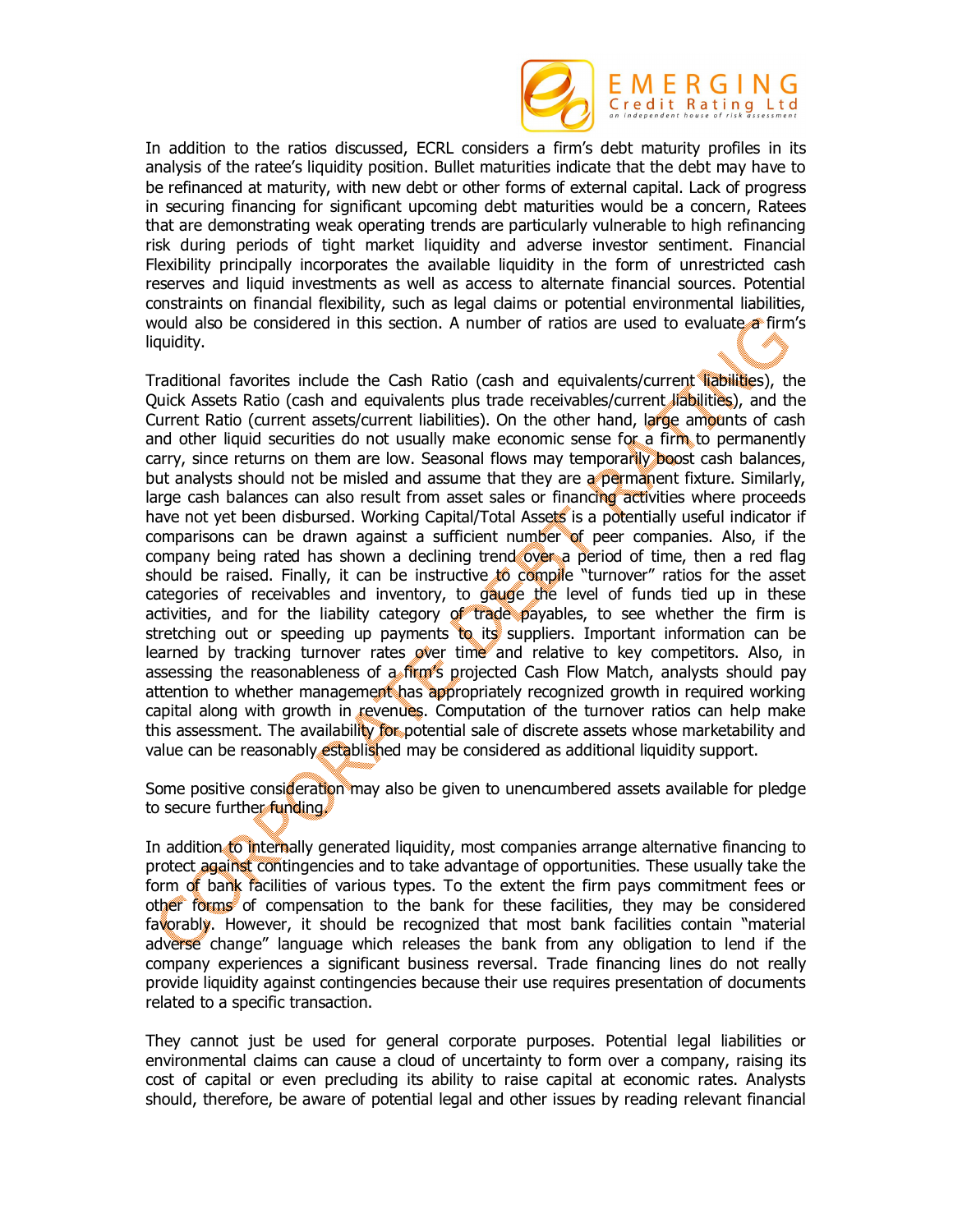

statement footnotes closely and by monitoring developments during the rating review process. On legal matters of potential significance, it is appropriate to have ECRL's external legal counsel provide their views on likely outcomes of litigation.

### **MANAGEMENT AND OTHER QUALITATIVE FACTORS**

ECRL's assessment of management quality encompasses the track record of management, in particular its performance through different phases of the economic cycle and relative to industry peers as well as execution of its long-term and short-term strategic plans. Additional evidence of management quality is provided by the ratee's past performance. .Also considered are management's growth ambitions, its appetite for risk, and its ability to assimilate acquisitions successfully where the ratee has a history of M&A transactions. The ratee's financial strategy and policies as they provide a guide as its prospective financial risk profile. Key issues addressed are leverage, management's willingness to support the company's share price through share repurchases and its commitment to maintaining a sound credit profile. Well-run institutions are generally characterized by a deep and stable management structure.

Corporate governance represents an important analytic element of management quality. A 'stakeholder' model of corporate governance which promotes the alignment of interests of management, shareholders and other stakeholders (bondholders included) is viewed positively by ECRL. We believe that good corporate governance has positive implications for a ratee's franchise value and lessens the risk of adverse regulatory intervention.

The management evaluation also needs to be conducted with due consideration given to the actual and potential influence of significant shareholders. Ownership concentration increases the likelihood that shareholders' interests may be pursued at the expense of bondholders, other capital providers, employees and creditors. The ratee's owners may foreseeably have a positive, neutral or negative impact on the rating outcome in instances where a controlling shareholder seeks to access the financial strength of the ratee to support its own credit profile. It is important to establish that there is a congruence of goals of such shareholders with those espoused by management to the rating agency.

# **ISSUE STRUCTURE AND TERMS**

Where an issue-specific rating is undertaken, ECRL undertakes an evaluation of issue's principal terms and conditions. Analysis in this area will largely focus on the proposed utilization of the proceeds from debt to be issued and implications of the proposed issue on the ratee's debt maturity profile, debt servicing burden and covenant headroom. Short-term liquidity and rollover risk are important considerations for commercial paper ratings, particularly if there is heavy reliance on short-term debt to fund longer term assets. The structure of the issue and the affirmative and negative covenants of the indenture under which the rated instrument is issued may influence the ratee's probability of default, and post-default recovery. Structure includes such characteristics as priority for repayment in a liquidation, security, sinking funds, call features, refunding provisions, reserve funds, payment terms and maturity. Security can be in the form of specific collateral or a lien on all assets. To determine whether the senior secured debt rating should be higher than that of the ratee's unsecured debt rating, ECRL examines the adequacy of the collateral securing the debt, liquidity of the collateral and the likely time frame for the disposal of the collateral and debt recovery. For instance, a credit facility that benefits from a first priority lien on substantially all the assets of the ratee could be rated higher than second priority senior secured notes and the second priority senior secured notes of the same ratee could be rated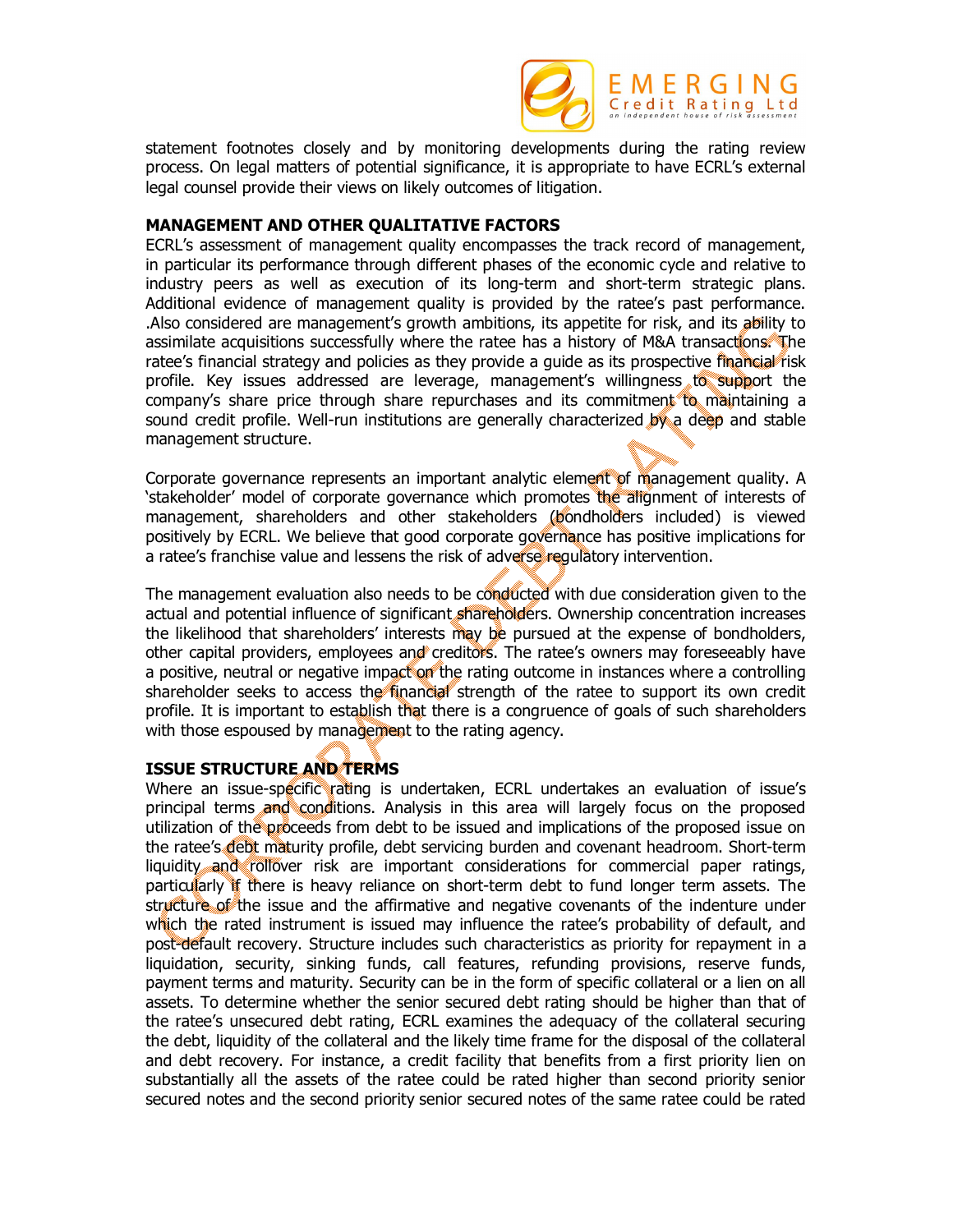

above its senior unsecured notes. Where creditworthiness is high, the need to distinguish the rating on senior secured rating from that on senior unsecured debt is low. When rating hybrid securities which possess both characteristic of equity and debt, ECRL will typically notch down from the ratee's issuer rating with regard to the priority of hybrid security holders' claims relative to senior obligations, the likelihood of deferral of interest or dividend payments and the extent to which the issuer possesses discretion to suspend dividend or interest payments.

ECRL is also sensitive to the structural subordination of parent company debt to debt at its operating companies and the presence of mitigating features intended to limit the impact of structural subordination such as subsidiary debt limitation and upstream guarantees. ECRL also recognizes that tax authorities and possibly other government bodies may rank higher in the ratee's hierarchy of the creditors.

Reserve Funds or Special Accounts for Assignments of Revenue may in certain instances add confidence that cash will be available for debt service on a timely basis. To be considered positively in the rating process, accounts established have to be separately managed by responsible parties and mechanisms must be created to ensure that there is no leakage of pledged revenues. The tenure of the instrument being rated should preferably in some way be related to the assets or activities financed with the instrument. This consideration diminishes in importance as the corporation issuing the obligation becomes stronger, as in such cases repayment of the instrument will typically be less directly reliant on cash flows attributable to the investment financed by the subject issue. The covenants the rating analyst would prefer to see (even if the issue being rated is expected to be bank guaranteed) are the following:

Limits on additional debt – The covenant can be phrased in a couple of different ways, either as an absolute amount of debt than can be issued, usually with some caveats, or as an interest coverage test. Such a test might say, for example, that no additional debt may be issued unless earnings before interest and taxes for the past 12 months are at least two times pro forma interest expense.

Limits on distributions – Such a covenant places some controls on dividends, advances or loans upstream or downstream and sales or dispositions of subsidiaries and uses of proceeds thereon. Proceeds from "significant" asset sales are usually required to be used to repay debt or reinvested in similar assets within a reasonably short time frame.

Negative pledge – If a holding company is the issuer of the debt, but the earning power and cash flow generation capability is at the subsidiary level, a guarantee of the debt by the subsidiary would make the holding company debt equal in terms of priority to the subsidiary's unsecured debt. Holding companies guaranteeing subsidiary debts can also make sense under certain conditions.

Events of default – This section spells out the conditions under which a debt holder has the right to accelerate repayment. The most critical item is the cross default provision, which would state that a default on any obligation represents a default on all obligations. This stops a borrower from deciding it will pay some debts and not others. The inclusion of covenants, even in bank guaranteed issues, is a statement by management that it is willing to operate within certain boundaries, and as such should be viewed positively.